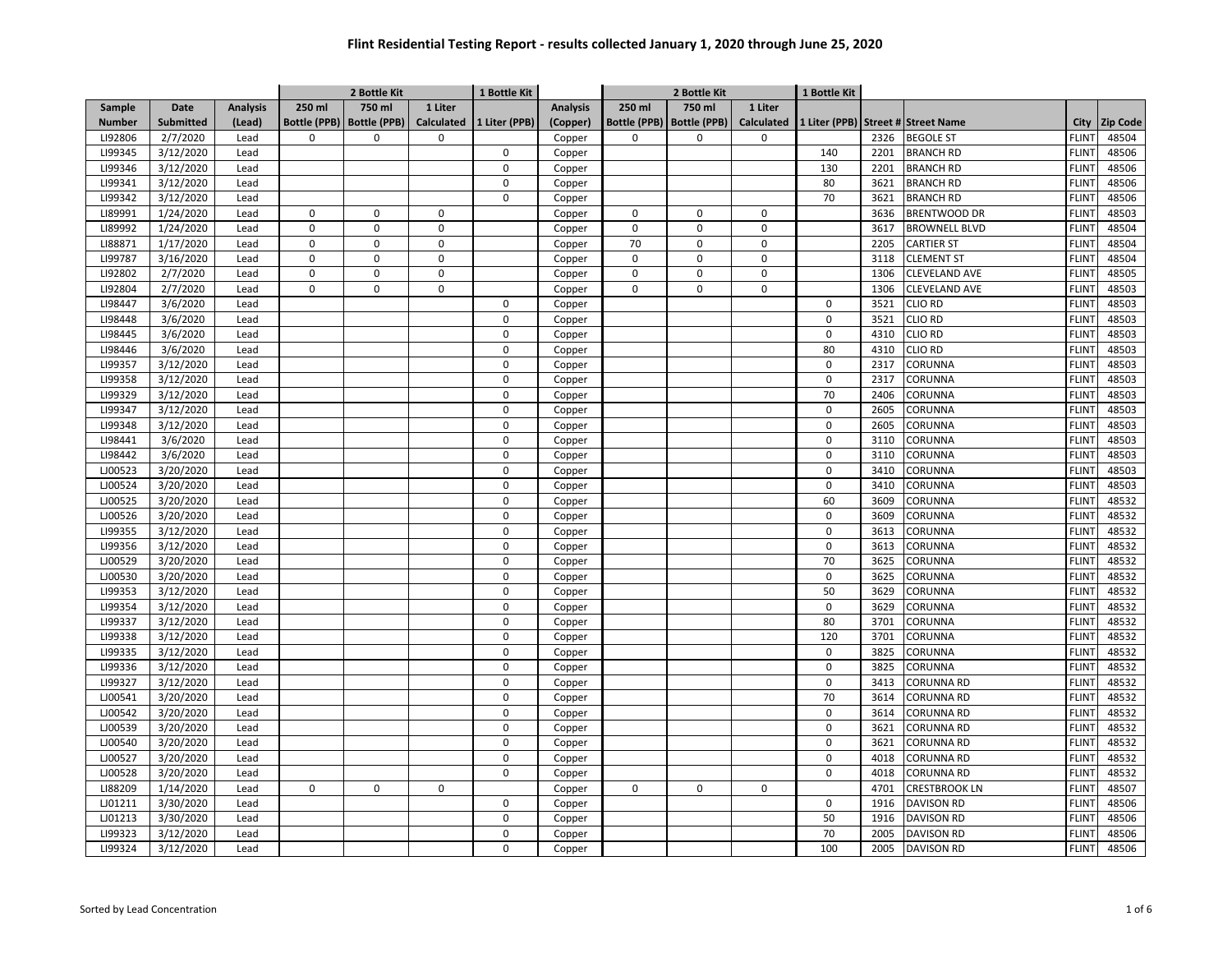|               |                  |                 |             | 2 Bottle Kit                |             | 1 Bottle Kit  |                 | 2 Bottle Kit |                             |                   | 1 Bottle Kit |      |                                    |              |          |
|---------------|------------------|-----------------|-------------|-----------------------------|-------------|---------------|-----------------|--------------|-----------------------------|-------------------|--------------|------|------------------------------------|--------------|----------|
| Sample        | <b>Date</b>      | <b>Analysis</b> | 250 ml      | 750 ml                      | 1 Liter     |               | <b>Analysis</b> | 250 ml       | 750 ml                      | 1 Liter           |              |      |                                    |              |          |
| <b>Number</b> | <b>Submitted</b> | (Lead)          |             | Bottle (PPB)   Bottle (PPB) | Calculated  | 1 Liter (PPB) | (Copper)        |              | Bottle (PPB)   Bottle (PPB) | <b>Calculated</b> |              |      | 1 Liter (PPB) Street # Street Name | City         | Zip Code |
| LI99361       | 3/12/2020        | Lead            |             |                             |             | $\Omega$      | Copper          |              |                             |                   | $\mathbf 0$  | 2219 | <b>DAVISON RD</b>                  | <b>FLINT</b> | 48506    |
| LI99362       | 3/12/2020        | Lead            |             |                             |             | $\mathbf 0$   | Copper          |              |                             |                   | $\mathsf 0$  | 2219 | <b>DAVISON RD</b>                  | <b>FLINT</b> | 48506    |
| LI99325       | 3/12/2020        | Lead            |             |                             |             | 0             | Copper          |              |                             |                   | 310          | 2622 | <b>DAVISON RD</b>                  | <b>FLINT</b> | 48506    |
| LI99326       | 3/12/2020        | Lead            |             |                             |             | 0             | Copper          |              |                             |                   | $\mathsf 0$  | 2622 | <b>DAVISON RD</b>                  | <b>FLINT</b> | 48506    |
| LI99343       | 3/12/2020        | Lead            |             |                             |             | 0             | Copper          |              |                             |                   | 60           | 2945 | <b>DAVISON RD</b>                  | <b>FLINT</b> | 48506    |
| LI99344       | 3/12/2020        | Lead            |             |                             |             | $\Omega$      | Copper          |              |                             |                   | 0            | 2945 | <b>DAVISON RD</b>                  | <b>FLINT</b> | 48506    |
| LJ00534       | 3/20/2020        | Lead            |             |                             |             | $\Omega$      | Copper          |              |                             |                   | 0            | 1658 | DELAWARE AVE                       | <b>FLINT</b> | 48506    |
| LI93130       | 2/11/2020        | Lead            | $\mathbf 0$ | $\mathbf 0$                 | $\mathbf 0$ |               | Copper          | $\Omega$     | $\mathbf 0$                 | 0                 |              | 1707 | <b>DONALD ST</b>                   | <b>FLINT</b> | 48505    |
| LJ01542       | 4/3/2020         | Lead            | $\mathbf 0$ | $\mathbf 0$                 | $\mathbf 0$ |               | Copper          | 70           | 60                          | 60                |              | 410  | <b>BAKER ST</b>                    | <b>FLINT</b> | 48505    |
| LJ01544       | 4/3/2020         | Lead            | $\mathbf 0$ | $\mathbf 0$                 | $\mathbf 0$ |               | Copper          | $\Omega$     | 50                          | 0                 |              | 427  | E BAKER ST                         | <b>FLINT</b> | 48505    |
| LJ01547       | 4/3/2020         | Lead            | 0           | $\mathbf 0$                 | $\mathsf 0$ |               | Copper          | $\mathbf 0$  | $\mathbf 0$                 | $\pmb{0}$         |              | 621  | E BALTIMORE BLVD                   | <b>FLINT</b> | 48505    |
| LI97688       | 3/3/2020         | Lead            | 0           | $\mathbf 0$                 | $\mathbf 0$ |               | Copper          | $\mathbf 0$  | $\mathbf 0$                 | 0                 |              | 1213 | E GRACELAWN AVE                    | <b>FLINT</b> | 48505    |
| LI86740       | 1/7/2020         | Lead            | 0           | $\mathbf 0$                 | $\mathsf 0$ |               | Copper          | $\mathsf 0$  | $\mathsf 0$                 | 0                 |              | 105  | E LORADO                           | <b>FLINT</b> | 48505    |
| LJ01226       | 3/30/2020        | Lead            | 0           | $\mathbf 0$                 | $\mathbf 0$ |               | Copper          | $\mathbf 0$  | $\mathbf 0$                 | 0                 |              | 1806 | E WEBSTER RD LOT 212               | <b>FLINT</b> | 48505    |
| LI99788       | 3/16/2020        | Lead            | 0           | $\mathbf 0$                 | $\mathsf 0$ |               | Copper          | 200          | 160                         | 170               |              | 1433 | <b>ELDORADO DR</b>                 | <b>FLINT</b> | 48504    |
| LI99649       | 3/13/2020        | Lead            | $\mathbf 0$ | $\mathbf 0$                 | $\mathbf 0$ |               | Copper          | $\Omega$     | $\mathbf 0$                 | 0                 |              | 986  | <b>FARNUM AVE</b>                  | <b>FLINT</b> | 48503    |
| LI99331       | 3/12/2020        | Lead            |             |                             |             | $\mathbf 0$   | Copper          |              |                             |                   | $\mathsf 0$  | 3017 | <b>FENTON RD</b>                   | <b>FLINT</b> | 48507    |
| LI99332       | 3/12/2020        | Lead            |             |                             |             | $\mathbf 0$   | Copper          |              |                             |                   | $\mathbf 0$  | 3017 | <b>FENTON RD</b>                   | <b>FLINT</b> | 48507    |
| LI99339       | 3/12/2020        | Lead            |             |                             |             | $\Omega$      | Copper          |              |                             |                   | 360          | 3302 | <b>FENTON RD</b>                   | <b>FLINT</b> | 48507    |
| LI99340       | 3/12/2020        | Lead            |             |                             |             | $\Omega$      | Copper          |              |                             |                   | $\mathbf 0$  | 3302 | <b>FENTON RD</b>                   | <b>FLINT</b> | 48507    |
| LI99333       | 3/12/2020        | Lead            |             |                             |             | $\Omega$      | Copper          |              |                             |                   | 50           | 3913 | <b>FENTON RD</b>                   | <b>FLINT</b> | 48507    |
| LI99334       | 3/12/2020        | Lead            |             |                             |             | $\Omega$      | Copper          |              |                             |                   | $\pmb{0}$    | 3913 | <b>FENTON RD</b>                   | <b>FLINT</b> | 48507    |
| LI99363       | 3/12/2020        | Lead            |             |                             |             | $\Omega$      | Copper          |              |                             |                   | 90           | 4644 | <b>FENTON RD</b>                   | <b>FLINT</b> | 48507    |
| LI99364       | 3/12/2020        | Lead            |             |                             |             | $\mathbf 0$   | Copper          |              |                             |                   | $\mathbf 0$  | 4644 | <b>FENTON RD</b>                   | <b>FLINT</b> | 48507    |
| LI98496       | 3/6/2020         | Lead            | 0           | $\mathbf 0$                 | $\mathbf 0$ |               | Copper          | $\mathbf 0$  | 0                           | $\mathsf 0$       |              | 2042 | <b>FERRIS AVE</b>                  | <b>FLINT</b> | 48503    |
| LI92803       | 2/7/2020         | Lead            | 0           | $\mathbf 0$                 | $\mathbf 0$ |               | Copper          | $\pmb{0}$    | $\pmb{0}$                   | 0                 |              | 721  | <b>FRANK ST</b>                    | <b>FLINT</b> | 48504    |
| LI91298       | 1/31/2020        | Lead            | 0           | $\mathbf 0$                 | $\mathbf 0$ |               | Copper          | $\mathbf 0$  | $\mathbf 0$                 | 0                 |              | 3801 | <b>GLOUCESTER ST</b>               | <b>FLINT</b> | 48503    |
| LI94432       | 2/14/2020        | Lead            | 0           | $\mathbf 0$                 | $\mathbf 0$ |               | Copper          | $\mathbf 0$  | $\mathbf 0$                 | 0                 |              | 527  | <b>GREENFIELD AVE</b>              | <b>FLINT</b> | 48503    |
| LJ00537       | 3/20/2020        | Lead            |             |                             |             | $\mathbf 0$   | Copper          |              |                             |                   | $\mathbf 0$  | 1221 | <b>JAMES P COLE</b>                | <b>FLINT</b> | 48503    |
| LJ00538       | 3/20/2020        | Lead            |             |                             |             | 0             | Copper          |              |                             |                   | $\mathsf 0$  | 1221 | <b>JAMES P COLE</b>                | <b>FLINT</b> | 48503    |
| LJ00531       | 3/20/2020        | Lead            |             |                             |             | 0             | Copper          |              |                             |                   | 270          | 1611 | <b>JAMES P COLE</b>                | <b>FLINT</b> | 48503    |
| LJ00532       | 3/20/2020        | Lead            |             |                             |             | $\Omega$      | Copper          |              |                             |                   | 70           | 1611 | JAMES P COLE                       | <b>FLINT</b> | 48503    |
| LJ00535       | 3/20/2020        | Lead            |             |                             |             | $\Omega$      | Copper          |              |                             |                   | 80           | 1721 | JAMES P COLE                       | <b>FLINT</b> | 48503    |
| LJ00536       | 3/20/2020        | Lead            |             |                             |             | $\Omega$      | Copper          |              |                             |                   | $\mathbf 0$  | 1721 | JAMES P COLE                       | <b>FLINT</b> | 48503    |
| LJ01212       | 3/30/2020        | Lead            |             |                             |             | $\Omega$      | Copper          |              |                             |                   | 160          | 2851 | JAMES P COLE                       | <b>FLINT</b> | 48505    |
| LJ01214       | 3/30/2020        | Lead            |             |                             |             | $\Omega$      | Copper          |              |                             |                   | $\pmb{0}$    | 2851 | JAMES P COLE                       | <b>FLINT</b> | 48505    |
| LI98444       | 3/6/2020         | Lead            |             |                             |             | 0             | Copper          |              |                             |                   | 60           | 1914 | <b><i>CANSAS</i></b>               | <b>FLINT</b> | 48506    |
| LI97685       | 3/3/2020         | Lead            | $\mathbf 0$ | $\mathbf 0$                 | $\mathbf 0$ |               | Copper          | $\mathbf 0$  | $\mathbf 0$                 | $\mathbf 0$       |              | 2631 | <b>LANDON ST</b>                   | <b>FLINT</b> | 48504    |
| LI97689       | 3/3/2020         | Lead            | 0           | $\mathbf 0$                 | $\mathsf 0$ |               | Copper          | $\mathsf 0$  | $\mathsf 0$                 | 0                 |              | 2300 | LAPEER RD                          | <b>FLINT</b> | 48503    |
| LI88872       | 1/17/2020        | Lead            | 0           | $\mathbf 0$                 | $\mathbf 0$ |               | Copper          | $\mathbf 0$  | $\mathbf 0$                 | 0                 |              | 1702 | LAPEER RD #D                       | <b>FLINT</b> | 48503    |
| LI99648       | 3/13/2020        | Lead            | 0           | $\mathbf 0$                 | $\mathsf 0$ |               | Copper          | 60           | 80                          | 70                |              | 1602 | LINWOOD AVE                        | <b>FLINT</b> | 48503    |
| LI91300       | 1/31/2020        | Lead            | 0           | $\mathbf 0$                 | $\mathbf 0$ |               | Copper          | $\mathbf 0$  | $\mathbf 0$                 | 0                 |              | 629  | <b>OCKEHEAD AVE</b>                | <b>FLINT</b> | 48507    |
| LI99789       | 3/16/2020        | Lead            | 0           | $\mathbf 0$                 | $\mathbf 0$ |               | Copper          | $\mathbf 0$  | $\mathsf 0$                 | 0                 |              | 774  | LYNDON AVE                         | <b>FLINT</b> | 48506    |
| LI87728       | 1/10/2020        | Lead            | $\mathbf 0$ | $\mathbf 0$                 | $\mathbf 0$ |               | Copper          | $\mathbf 0$  | $\mathbf 0$                 | $\mathbf 0$       |              | 2018 | <b>MCPHAIL ST</b>                  | <b>FLINT</b> | 48503    |
| LI86103       | 1/2/2020         | Lead            |             |                             |             | $\Omega$      | Copper          |              |                             |                   | $\mathbf 0$  | 1910 | <b>MONTCLAIR</b>                   | <b>FLINT</b> | 48503    |
| LI86104       | 1/2/2020         | Lead            |             |                             |             | $\Omega$      | Copper          |              |                             |                   | 0            | 1910 | <b>MONTCLAIR</b>                   | FLINT        | 48503    |
| LJ01546       | 4/3/2020         | Lead            | $\mathbf 0$ | $\mathbf 0$                 | 0           |               | Copper          | $\Omega$     | $\Omega$                    | 0                 |              | 2229 | MORNINGSIDE                        | FLINT        | 48505    |
| LI87480       | 1/9/2020         | Lead            |             |                             |             | 0             | Copper          |              |                             |                   | 0            | 2314 | <b>MOUNTAIN</b>                    | <b>FLINT</b> | 48503    |
|               |                  |                 |             |                             |             |               |                 |              |                             |                   |              |      |                                    |              |          |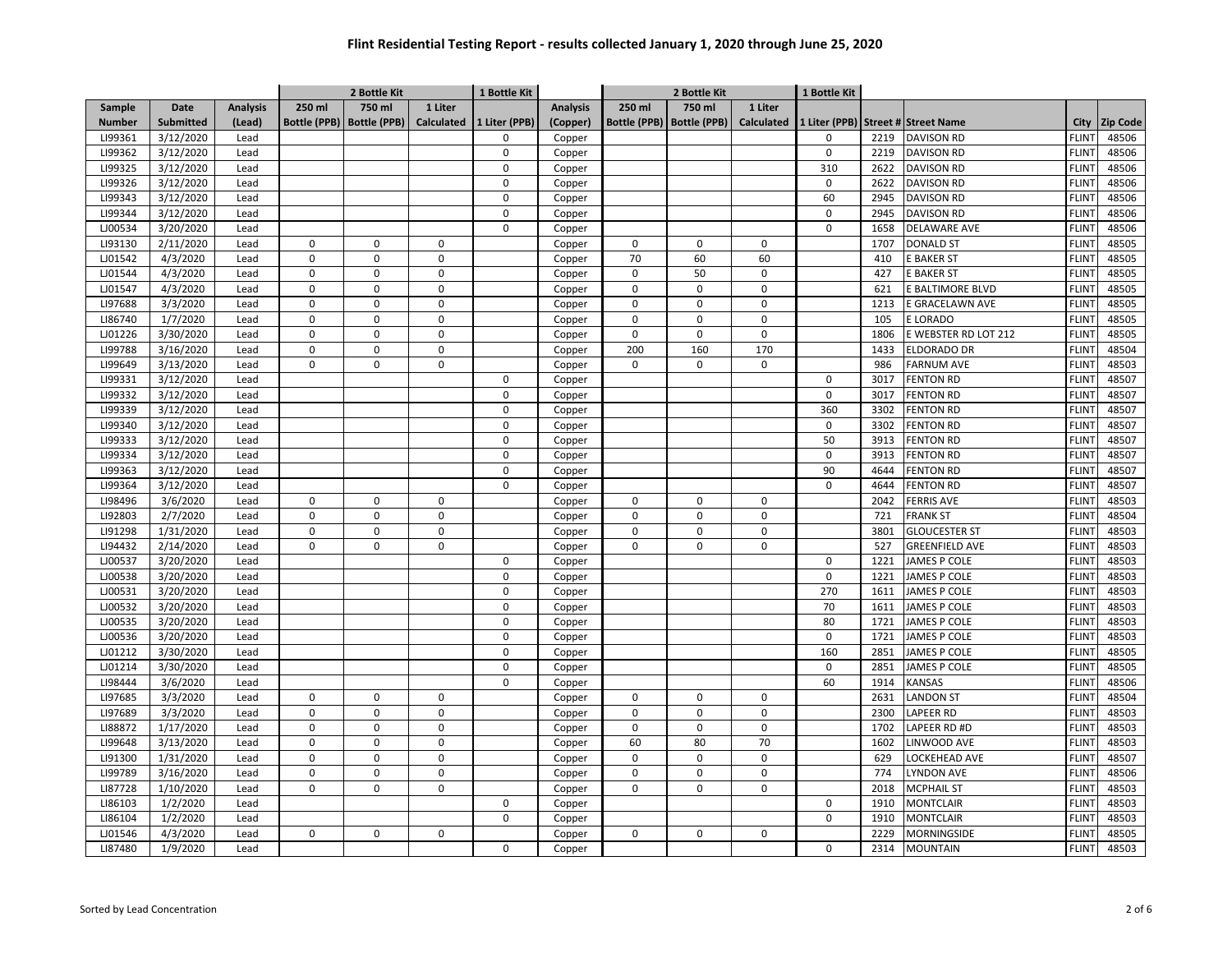|               |                  |                 | 1 Bottle Kit<br>2 Bottle Kit |                     |                   |               |                 | 2 Bottle Kit        |                     |                   | 1 Bottle Kit  |      |                             |                   |                 |
|---------------|------------------|-----------------|------------------------------|---------------------|-------------------|---------------|-----------------|---------------------|---------------------|-------------------|---------------|------|-----------------------------|-------------------|-----------------|
| Sample        | Date             | <b>Analysis</b> | 250 ml                       | 750 ml              | 1 Liter           |               | <b>Analysis</b> | 250 ml              | 750 ml              | 1 Liter           |               |      |                             |                   |                 |
| <b>Number</b> | <b>Submitted</b> | (Lead)          | <b>Bottle (PPB)</b>          | <b>Bottle (PPB)</b> | <b>Calculated</b> | 1 Liter (PPB) | (Copper)        | <b>Bottle (PPB)</b> | <b>Bottle (PPB)</b> | <b>Calculated</b> | 1 Liter (PPB) |      | <b>Street # Street Name</b> | City              | <b>Zip Code</b> |
| LI87481       | 1/9/2020         | Lead            |                              |                     |                   | $\Omega$      | Copper          |                     |                     |                   | 0             | 2314 | <b>MOUNTAIN</b>             | <b>FLINT</b>      | 48503           |
| LI91297       | 1/31/2020        | Lead            | $\mathbf 0$                  | $\pmb{0}$           | 0                 |               | Copper          | $\mathsf 0$         | $\mathsf 0$         | 0                 |               | 1314 | NIAGARA AVE                 | <b>FLINT</b>      | 48503           |
| LI99653       | 3/13/2020        | Lead            | $\mathbf 0$                  | $\mathbf 0$         | $\mathbf 0$       |               | Copper          | $\mathbf 0$         | $\mathbf 0$         | $\Omega$          |               | 2729 | <b>NORBERT ST</b>           | <b>FLINT</b>      | 48504           |
| LI93133       | 2/11/2020        | Lead            | $\mathbf 0$                  | $\pmb{0}$           | $\pmb{0}$         |               | Copper          | $\mathbf 0$         | $\mathbf 0$         | $\Omega$          |               | 1634 | OKLAHOMA AVE                | FLIN <sup>-</sup> | 48506           |
| LI94686       | 2/18/2020        | Lead            | $\mathbf 0$                  | $\mathbf 0$         | $\mathbf 0$       |               | Copper          | $\mathbf 0$         | 100                 | 80                |               | 1634 | OKLANHOMA AVE               | <b>FLINT</b>      | 48506           |
| LI86741       | 1/7/2020         | Lead            | $\mathbf 0$                  | $\pmb{0}$           | $\pmb{0}$         |               | Copper          | $\mathbf 0$         | $\mathbf 0$         | $\mathbf 0$       |               | 3618 | <b>PINGREE AVE</b>          | <b>FLINT</b>      | 48503           |
| LI86739       | 1/7/2020         | Lead            | $\mathbf 0$                  | $\mathbf 0$         | $\mathbf 0$       |               | Copper          | $\mathbf 0$         | $\Omega$            | $\mathbf 0$       |               | 1714 | <b>POLLY ST</b>             | <b>FLINT</b>      | 48505           |
| LI99651       | 3/13/2020        | Lead            | $\Omega$                     | $\pmb{0}$           | $\mathbf 0$       |               | Copper          | $\mathbf 0$         | $\mathbf 0$         | $\Omega$          |               | 4033 | PROCTOR AVE                 | <b>FLINT</b>      | 48504           |
| LJ01228       | 3/30/2020        | Lead            | $\Omega$                     | $\mathbf 0$         | $\Omega$          |               | Copper          | $\Omega$            | 60                  | $\Omega$          |               | 2630 | <b>RASKOB ST</b>            | <b>FLINT</b>      | 48504           |
| LI94433       | 2/14/2020        | Lead            | $\Omega$                     | $\Omega$            | $\mathbf 0$       |               | Copper          | $\mathbf 0$         | $\mathbf 0$         | 0                 |               | 209  | <b>S CUMBERLAND ST</b>      | <b>FLINT</b>      | 48503           |
| LI96258       | 2/25/2020        | Lead            | $\pmb{0}$                    | $\pmb{0}$           | $\mathbf 0$       |               | Copper          | $\Omega$            | $\Omega$            | $\Omega$          |               | 932  | <b>S FRANKLIN AVE</b>       | FLIN <sup>-</sup> | 48237           |
| LI96256       | 2/25/2020        | Lead            | 0                            | $\mathbf 0$         | $\mathbf 0$       |               | Copper          | $\mathbf 0$         | $\mathbf 0$         | $\Omega$          |               | 3914 | <b>STERLING ST</b>          | <b>FLINT</b>      | 48504           |
| LI99654       | 3/13/2020        | Lead            | $\pmb{0}$                    | $\Omega$            | $\mathbf 0$       |               | Copper          | 60                  | $\Omega$            | $\Omega$          |               | 3118 | <b>STEVENSON ST</b>         | <b>FLINT</b>      | 48504           |
| LI99650       | 3/13/2020        | Lead            | $\Omega$                     | $\Omega$            | $\mathbf 0$       |               | Copper          | $\mathbf 0$         | $\mathbf 0$         | $\Omega$          |               | 605  | <b>STONE ST</b>             | <b>FLINT</b>      | 48503           |
| LI92805       | 2/7/2020         | Lead            | $\pmb{0}$                    | $\pmb{0}$           | $\mathbf 0$       |               | Copper          | 0                   | 0                   | $\mathbf 0$       |               | 3701 | VAN BUREN AVE               | <b>FLINT</b>      | 48503           |
| LJ01543       | 4/3/2020         | Lead            | $\Omega$                     | $\mathbf 0$         | $\mathbf 0$       |               | Copper          | 60                  | 60                  | 60                |               | 813  | VERMILYA                    | <b>FLINT</b>      | 48507           |
| LI99349       | 3/12/2020        | Lead            |                              |                     |                   | $\mathbf 0$   | Copper          |                     |                     |                   | $\mathsf 0$   | 1038 | W 12TH ST                   | FLIN <sup>-</sup> | 48507           |
| LI99350       | 3/12/2020        | Lead            |                              |                     |                   | $\mathbf 0$   | Copper          |                     |                     |                   | $\mathbf 0$   | 1038 | W 12TH ST                   | FLIN <sup>-</sup> | 48507           |
| LI87482       | 1/9/2020         | Lead            |                              |                     |                   | $\mathbf 0$   | Copper          |                     |                     |                   | $\mathbf 0$   | 1113 | <b>W ATHERTON</b>           | <b>FLINT</b>      | 48507           |
| LI99646       | 3/13/2020        | Lead            | $\mathbf 0$                  | $\mathbf 0$         | $\mathbf 0$       |               | Copper          | 0                   | 0                   | $\mathsf 0$       |               | 641  | W BALTIMORE BLVD            | <b>FLINT</b>      | 48505           |
| LI88208       | 1/14/2020        | Lead            | $\mathbf 0$                  | $\pmb{0}$           | $\mathsf 0$       |               | Copper          | $\mathbf 0$         | 0                   | $\mathbf 0$       |               | 2523 | <b>WALTER ST</b>            | <b>FLINT</b>      | 48504           |
| LI99647       | 3/13/2020        | Lead            | $\Omega$                     | $\mathbf 0$         | $\Omega$          |               | Copper          | 110                 | 120                 | 120               |               | 3405 | WEST WOOD PKY               | <b>FLINT</b>      | 48503           |
| LJ01545       | 4/3/2020         | Lead            | $\Omega$                     | $\mathbf 0$         | $\mathbf 0$       |               | Copper          | 60                  | $\mathbf 0$         | $\Omega$          |               | 3809 | <b>WINONA ST</b>            | <b>FLINT</b>      | 48504           |
| LI97682       | 3/3/2020         | Lead            | $\mathbf 0$                  | $\mathbf 0$         | $\mathbf 0$       |               | Copper          | 70                  | $\mathbf 0$         | $\Omega$          |               | 2450 | ZIMMERMAN ST                | FLIN <sup>-</sup> | 48503           |
| LJ01659       | 4/7/2020         | Lead            |                              |                     |                   | $\mathbf 0$   | Copper          |                     |                     |                   | 0             | 2501 | <b>SWAYZE ST</b>            | <b>FLINT</b>      | 48503           |
| LJ02087       | 4/14/2020        | Lead            | $\mathbf 0$                  | $\mathbf 0$         | $\mathbf 0$       |               | Copper          | $\mathbf 0$         | $\mathbf 0$         | $\mathbf 0$       |               | 5201 | NORTH DORT HWY LOT 33       | FLIN <sup>-</sup> | 48507           |
| LJ02088       | 4/14/2020        | Lead            | $\pmb{0}$                    | $\pmb{0}$           | $\mathbf 0$       |               | Copper          | 80                  | 90                  | 90                |               | 1613 | <b>BROAD CT</b>             | <b>FLINT</b>      | 48503           |
| LJ02089       | 4/14/2020        | Lead            | $\mathbf 0$                  | $\pmb{0}$           | $\pmb{0}$         |               | Copper          | 0                   | $\mathsf 0$         | $\mathbf 0$       |               | 1450 | <b>DELEWHERE AVE</b>        | <b>FLINT</b>      | 48506           |
| LJ02090       | 4/14/2020        | Lead            | $\mathbf 0$                  | $\pmb{0}$           | $\mathbf 0$       |               | Copper          | 70                  | 70                  | 70                |               | 3101 | <b>DUPONT ST</b>            | <b>FLINT</b>      | 48505           |
| LJ02091       | 4/14/2020        | Lead            | $\mathbf 0$                  | $\mathbf 0$         | $\mathbf 0$       |               | Copper          | $\mathbf 0$         | $\mathbf 0$         | $\mathbf 0$       |               | 3138 | <b>MONTANA AVE</b>          | FLIN <sup>-</sup> | 48506           |
| LJ02329       | 4/20/2020        | Lead            | $\pmb{0}$                    | $\pmb{0}$           | $\mathbf 0$       |               | Copper          | $\mathbf 0$         | $\mathbf 0$         | $\mathbf 0$       |               | 1543 | <b>KEARSLEY PARK BLVD</b>   | FLIN <sup>-</sup> | 48506           |
| LJ02330       | 4/20/2020        | Lead            | $\mathbf 0$                  | $\mathbf 0$         | $\mathbf 0$       |               | Copper          | $\mathbf 0$         | $\mathbf 0$         | $\mathbf 0$       |               | 633  | W HOLBROOK AVE              | <b>FLINT</b>      | 48505           |
| LJ02331       | 4/20/2020        | Lead            | $\pmb{0}$                    | $\pmb{0}$           | $\pmb{0}$         |               | Copper          | 0                   | $\mathsf 0$         | $\pmb{0}$         |               | 1421 | <b>INDIANA AVE</b>          | <b>FLINT</b>      | 48506           |
| LJ02459       | 4/22/2020        | Lead            | $\mathbf 0$                  | $\mathbf 0$         | $\mathbf 0$       |               | Copper          | $\mathbf 0$         | $\mathbf 0$         | $\Omega$          |               | 5722 | <b>EDWARDS AVE</b>          | <b>FLINT</b>      | 48505           |
| LJ03591       | 5/8/2020         | Lead            | $\Omega$                     | $\pmb{0}$           | $\mathbf 0$       |               | Copper          | $\Omega$            | $\mathbf 0$         | $\Omega$          |               | 1818 | CHERRYLAWN DR               | <b>FLINT</b>      | 48504           |
| LJ03592       | 5/8/2020         | Lead            | $\Omega$                     | $\Omega$            | $\mathbf 0$       |               | Copper          | $\Omega$            | $\Omega$            | $\Omega$          |               | 1423 | <b>CHATHAM DR</b>           | <b>FLINT</b>      | 48505           |
| LJ03593       | 5/8/2020         | Lead            | $\Omega$                     | $\mathbf 0$         | $\mathbf 0$       |               | Copper          | $\mathbf 0$         | $\mathbf 0$         | $\Omega$          |               | 3421 | <b>BENMARK PL</b>           | <b>FLINT</b>      | 48506           |
| LJ03594       | 5/8/2020         | Lead            | $\Omega$                     | $\Omega$            | $\mathbf 0$       |               | Copper          | $\mathbf 0$         | 70                  | 50                |               | 3746 | DELAWARE AVE                | FLIN <sup>-</sup> | 48506           |
| LJ03596       | 5/8/2020         | Lead            | $\pmb{0}$                    | $\pmb{0}$           | $\mathbf 0$       |               | Copper          | $\mathbf 0$         | $\mathbf 0$         | $\mathbf{0}$      |               | 5006 | <b>ALPHA WAY</b>            | <b>FLINT</b>      | 48506           |
| LJ03597       | 5/8/2020         | Lead            | $\pmb{0}$                    | $\pmb{0}$           | $\mathbf 0$       |               | Copper          | $\mathsf 0$         | $\mathsf 0$         | $\mathbf 0$       |               | 2214 | CANNITH                     | <b>FLINT</b>      | 48504           |
| LJ03598       | 5/8/2020         | Lead            | $\mathbf 0$                  | $\Omega$            | $\mathbf 0$       |               | Copper          | $\mathbf 0$         | $\mathbf 0$         | $\mathbf 0$       |               | 2109 | <b>WABASH AVE</b>           | <b>FLINT</b>      | 48504           |
| LJ02823       | 4/29/2020        | Lead            | $\Omega$                     | $\mathbf 0$         | $\pmb{0}$         |               | Copper          | $\mathsf 0$         | $\mathsf 0$         | $\Omega$          |               | 1717 | <b>ILLINOIS AVE</b>         | <b>FLINT</b>      | 48506           |
| LJ02824       | 4/29/2020        | Lead            | $\Omega$                     | $\mathbf 0$         | $\mathbf 0$       |               | Copper          | $\mathbf 0$         | $\mathbf 0$         | $\mathbf 0$       |               | 717  | SPELLMAN DR                 | <b>FLINT</b>      | 48503           |
| LJ02825       | 4/29/2020        | Lead            | $\pmb{0}$                    | $\pmb{0}$           | $\mathbf 0$       |               | Copper          | $\Omega$            | $\Omega$            | $\Omega$          |               | 4105 | LAWNDALE AVE                | <b>FLINT</b>      | 48505           |
| LJ02826       | 4/29/2020        | Lead            | $\mathbf 0$                  | $\mathbf 0$         | $\mathsf 0$       |               | Copper          | $\mathbf 0$         | $\mathbf 0$         | $\mathbf 0$       |               | 6614 | <b>CECIL DR</b>             | FLIN <sup>-</sup> | 48505           |
| LJ02827       | 4/29/2020        | Lead            | $\pmb{0}$                    | $\pmb{0}$           | $\mathsf 0$       |               | Copper          | 120                 | 130                 | 130               |               | 3022 | MARTIN L KING AVE           | <b>FLINT</b>      | 48505           |
| LJ03785       | 5/12/2020        | Lead            | $\mathbf 0$                  | $\mathbf 0$         | $\mathbf 0$       |               | Copper          | 80                  | $\mathbf 0$         | $\mathbf 0$       |               | 2937 | <b>CONCORD ST</b>           | <b>FLINT</b>      | 48504           |
| LJ03786       | 5/12/2020        | Lead            | $\Omega$                     | $\mathbf 0$         | $\mathbf 0$       |               | Copper          | 70                  | $\mathbf 0$         | $\mathbf 0$       |               | 3501 | <b>MACKIN RD</b>            | <b>FLINT</b>      | 48504           |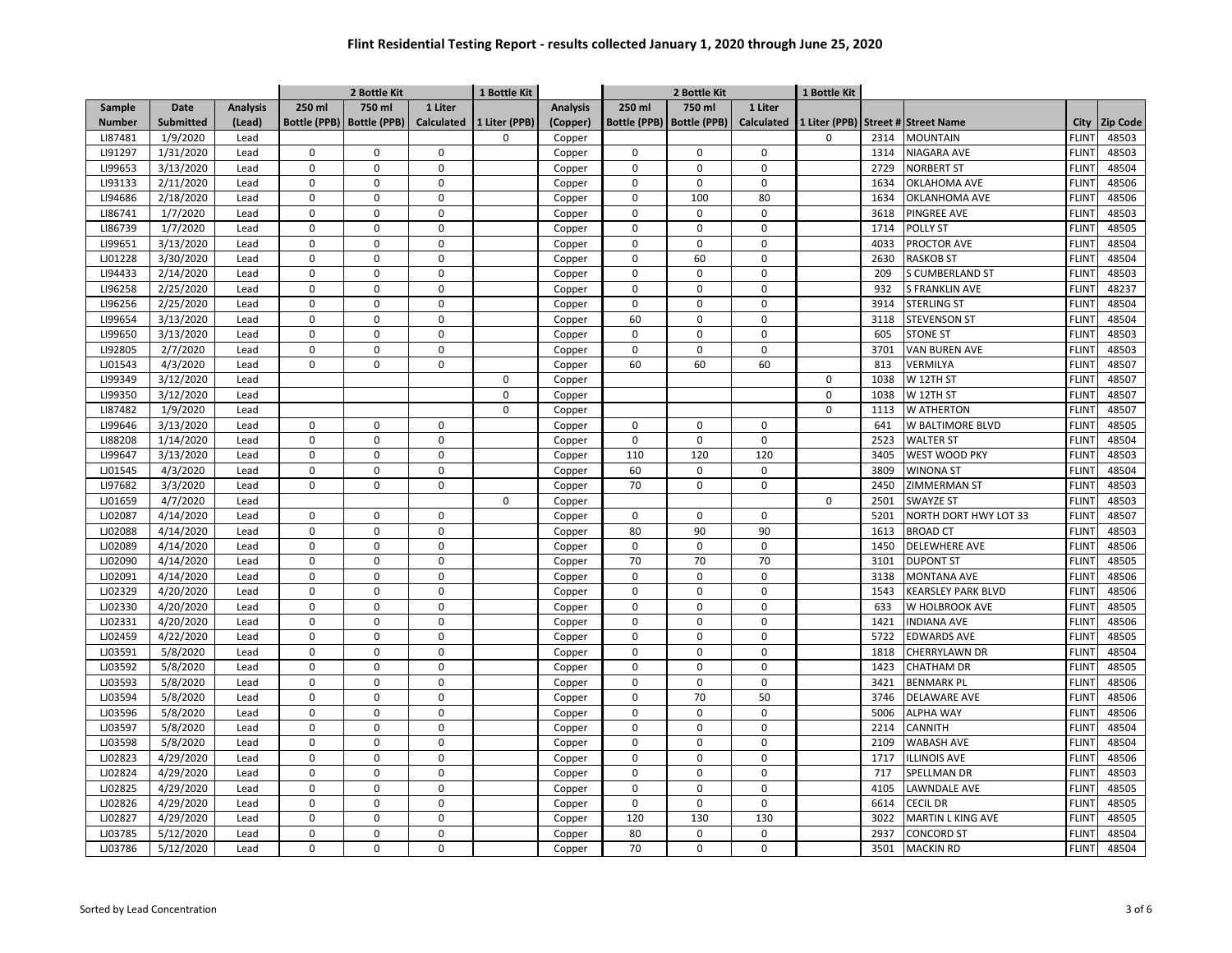|               |           | 1 Bottle Kit<br>2 Bottle Kit |                     |                     |                   |               |                 |                     | 2 Bottle Kit        |                   | 1 Bottle Kit |      |                                    |                   |                 |
|---------------|-----------|------------------------------|---------------------|---------------------|-------------------|---------------|-----------------|---------------------|---------------------|-------------------|--------------|------|------------------------------------|-------------------|-----------------|
| Sample        | Date      | <b>Analysis</b>              | 250 ml              | 750 ml              | 1 Liter           |               | <b>Analysis</b> | 250 ml              | 750 ml              | 1 Liter           |              |      |                                    |                   |                 |
| <b>Number</b> | Submitted | (Lead)                       | <b>Bottle (PPB)</b> | <b>Bottle (PPB)</b> | <b>Calculated</b> | 1 Liter (PPB) | (Copper)        | <b>Bottle (PPB)</b> | <b>Bottle (PPB)</b> | <b>Calculated</b> |              |      | 1 Liter (PPB) Street # Street Name | City              | <b>Zip Code</b> |
| LJ03787       | 5/12/2020 | Lead                         | $\Omega$            | $\Omega$            | $\mathbf 0$       |               | Copper          | $\Omega$            | $\Omega$            | $\Omega$          |              | 2709 | <b>THOMAS STREET</b>               | <b>FLINT</b>      | 48504           |
| LJ04155       | 5/15/2020 | Lead                         | 0                   | 0                   | $\pmb{0}$         |               | Copper          | $\mathbf 0$         | $\mathbf 0$         | $\pmb{0}$         |              | 101  | STOCKDALE AVE                      | <b>FLINT</b>      | 48503           |
| LJ04156       | 5/15/2020 | Lead                         | 0                   | $\Omega$            | $\mathbf 0$       |               | Copper          | $\mathbf 0$         | $\mathbf 0$         | $\mathbf 0$       |              | 3902 | <b>FLEMING RD</b>                  | <b>FLINT</b>      | 48505           |
| LJ04157       | 5/15/2020 | Lead                         | 0                   | $\mathbf 0$         | $\pmb{0}$         |               | Copper          | 60                  | $\mathbf 0$         | $\Omega$          |              | 328  | <b>WESTMORELAND DR</b>             | <b>FLINT</b>      | 48505           |
| LJ04158       | 5/15/2020 | Lead                         | 0                   | 0                   | $\mathbf 0$       |               | Copper          | $\mathbf 0$         | $\mathbf 0$         | $\mathbf 0$       |              | 5018 | N NAOWKANG DR                      | <b>FLINT</b>      | 48506           |
| LJ04160       | 5/15/2020 | Lead                         | 0                   | 0                   | $\mathsf 0$       |               | Copper          | $\mathbf 0$         | $\mathbf 0$         | $\mathbf 0$       |              | 1817 | <b>HAMILTON ST #1</b>              | <b>FLINT</b>      | 48506           |
| LJ04161       | 5/15/2020 | Lead                         | 0                   | $\mathsf{O}\xspace$ | $\mathbf 0$       |               | Copper          | $\mathbf 0$         | $\mathbf 0$         | $\mathbf 0$       |              | 1817 | <b>HAMILTON AVE</b>                | <b>FLINT</b>      | 48506           |
| LJ04162       | 5/15/2020 | Lead                         | $\Omega$            | 0                   | 0                 |               | Copper          | 80                  | $\Omega$            | $\Omega$          |              | 2010 | <b>HOWARD AVE</b>                  | <b>FLINT</b>      | 48503           |
| LJ04153       | 5/15/2020 | Lead                         | $\Omega$            | $\Omega$            | $\Omega$          |               | Copper          | $\Omega$            | $\Omega$            | $\Omega$          |              | 212  | <b>WEST PATEKSON</b>               | <b>FLINT</b>      | 48503           |
| LJ04159       | 5/15/2020 | Lead                         | $\Omega$            | $\Omega$            | $\mathbf 0$       |               | Copper          | $\mathbf 0$         | $\Omega$            | $\overline{0}$    |              | 320  | W JAMIESON ST                      | <b>FLINT</b>      | 48505           |
| LJ06053       | 6/4/2020  | Lead                         | 0                   | $\Omega$            | $\Omega$          |               | Copper          | $\Omega$            | $\Omega$            | $\Omega$          |              | 2016 | <b>GILMARTIN ST</b>                | <b>FLINT</b>      | 48503           |
| LJ06055       | 6/4/2020  | Lead                         | 0                   | $\Omega$            | $\mathbf 0$       |               | Copper          | $\mathbf 0$         | $\Omega$            | $\mathbf 0$       |              | 2816 | <b>HALLERY ST</b>                  | <b>FLINT</b>      | 48504           |
| LJ04891       | 5/26/2020 | Lead                         | 0                   | $\Omega$            | $\mathbf 0$       |               | Copper          | 0                   | $\Omega$            | $\Omega$          |              | 3729 | <b>WHITTER AVE</b>                 | <b>FLINT</b>      | 48506           |
| LJ04892       | 5/26/2020 | Lead                         | 0                   | $\Omega$            | $\mathbf 0$       |               | Copper          | $\mathbf 0$         | $\mathbf 0$         | $\mathbf 0$       |              | 3737 | <b>PROVIDENCE ST</b>               | <b>FLINT</b>      | 48503           |
| LJ04893       | 5/26/2020 | Lead                         | 0                   | $\mathbf 0$         | $\mathbf 0$       |               | Copper          | $\mathsf 0$         | 0                   | $\pmb{0}$         |              | 1702 | <b>MARYLAND AVE</b>                | <b>FLINT</b>      | 48506           |
| LJ04894       | 5/26/2020 | Lead                         | 0                   | $\mathbf 0$         | $\mathbf 0$       |               | Copper          | $\mathbf 0$         | $\mathbf 0$         | $\mathbf 0$       |              | 3156 | <b>MARYLAND AVE</b>                | <b>FLINT</b>      | 48506           |
| LJ04895       | 5/26/2020 | Lead                         | 0                   | $\Omega$            | $\pmb{0}$         |               | Copper          | 0                   | $\pmb{0}$           | $\Omega$          |              | 2614 | <b>LANDON STREET</b>               | FLIN <sup>-</sup> | 48504           |
| LJ04896       | 5/26/2020 | Lead                         | 0                   | $\mathbf 0$         | $\mathbf 0$       |               | Copper          | $\mathbf 0$         | $\mathbf 0$         | $\mathbf 0$       |              | 1708 | <b>IOWA AVENUE</b>                 | FLIN <sup>-</sup> | 48506           |
| LJ06546       | 6/9/2020  | Lead                         | 0                   | 0                   | $\pmb{0}$         |               | Copper          | $\mathsf 0$         | $\pmb{0}$           | $\pmb{0}$         |              | 2914 | <b>MACKIN RD</b>                   | <b>FLINT</b>      | 48504           |
| LJ06547       | 6/9/2020  | Lead                         | 0                   | 0                   | $\mathbf 0$       |               | Copper          | $\mathbf 0$         | $\mathbf 0$         | $\mathbf 0$       |              | 3105 | <b>MILLER RD</b>                   | <b>FLINT</b>      | 48503           |
| LJ06548       | 6/9/2020  | Lead                         | 0                   | $\mathbf 0$         | $\mathbf 0$       |               | Copper          | $\mathbf 0$         | 50                  | $\Omega$          |              | 3013 | <b>BARTH</b>                       | <b>FLINT</b>      | 48504           |
| LJ06549       | 6/9/2020  | Lead                         | $\Omega$            | $\Omega$            | $\Omega$          |               | Copper          | 130                 | 70                  | 80                |              | 2750 | <b>BERKLEY ST</b>                  | <b>FLINT</b>      | 48504           |
| LJ06550       | 6/9/2020  | Lead                         | $\Omega$            | $\Omega$            | $\mathbf 0$       |               | Copper          | $\mathbf 0$         | $\Omega$            | $\Omega$          |              | 1221 | <b>MCCREE</b>                      | <b>FLINT</b>      | 48503           |
| LJ06551       | 6/9/2020  | Lead                         | 0                   | $\Omega$            | $\mathbf 0$       |               | Copper          | $\mathbf 0$         | $\Omega$            | $\Omega$          |              | 2206 | W STEWART AVENUE                   | <b>FLINT</b>      | 48504           |
| LJ06552       | 6/9/2020  | Lead                         | 0                   | $\mathbf 0$         | $\mathbf 0$       |               | Copper          | 70                  | 60                  | 60                |              | 609  | E HOME AVE                         | <b>FLINT</b>      | 48505           |
| LJ06553       | 6/9/2020  | Lead                         | 0                   | $\Omega$            | $\mathbf 0$       |               | Copper          | $\mathbf 0$         | $\mathbf 0$         | $\mathbf 0$       |              | 611  | S MEADE ST APT 12                  | <b>FLINT</b>      | 48503           |
| LJ06555       | 6/9/2020  | Lead                         | 0                   | $\mathbf 0$         | $\mathbf 0$       |               | Copper          | 70                  | $\mathbf 0$         | $\pmb{0}$         |              | 2201 | W CARPENTER RD 205C                | <b>FLINT</b>      | 48505           |
| LJ06556       | 6/9/2020  | Lead                         | 0                   | $\Omega$            | $\mathbf 0$       |               | Copper          | 70                  | 70                  | 70                |              | 701  | <b>W HAMILTON</b>                  | <b>FLINT</b>      | 48504           |
| LJ06557       | 6/9/2020  | Lead                         | 0                   | $\mathbf 0$         | $\mathbf 0$       |               | Copper          | $\mathbf 0$         | $\mathbf 0$         | $\pmb{0}$         |              | 6801 | FLEETWOOD DR                       | <b>FLINT</b>      | 48504           |
| LJ06558       | 6/9/2020  | Lead                         | 0                   | 0                   | $\mathbf 0$       |               | Copper          | $\mathbf 0$         | $\mathbf 0$         | $\Omega$          |              | 3002 | <b>WOLCOTT ST</b>                  | <b>FLINT</b>      | 48504           |
| LJ06559       | 6/9/2020  | Lead                         | 0                   | $\mathsf 0$         | $\pmb{0}$         |               | Copper          | $\mathbf 0$         | $\mathbf 0$         | $\mathbf 0$       |              | 2821 | <b>BERKLEY ST</b>                  | FLIN <sup>-</sup> | 48504           |
| LJ06560       | 6/9/2020  | Lead                         | 0                   | 0                   | $\mathbf 0$       |               | Copper          | $\mathbf 0$         | $\mathbf 0$         | $\Omega$          |              | 1827 | <b>BARKS STREET</b>                | <b>FLINT</b>      | 48503           |
| LJ07745       | 6/16/2020 | Lead                         | 0                   | $\mathsf 0$         | $\mathbf 0$       |               | Copper          | $\mathsf 0$         | $\mathbf 0$         | $\pmb{0}$         |              | 2945 | <b>BEGOLE ST</b>                   | <b>FLINT</b>      | 48504           |
| LJ07746       | 6/16/2020 | Lead                         | 0                   | $\Omega$            | $\mathbf 0$       |               | Copper          | $\mathbf 0$         | $\mathbf 0$         | $\mathbf 0$       |              | 1259 | <b>DONALDSON ST</b>                | <b>FLINT</b>      | 48504           |
| LJ07747       | 6/16/2020 | Lead                         | 0                   | $\mathbf 0$         | $\mathbf 0$       |               | Copper          | 60                  | $\Omega$            | $\Omega$          |              | 3806 | <b>HOGARTH AVE</b>                 | <b>FLINT</b>      | 48532           |
| LJ07748       | 6/16/2020 | Lead                         | $\Omega$            | $\Omega$            | $\mathbf 0$       |               | Copper          | $\Omega$            | $\Omega$            | $\Omega$          |              | 928  | <b>TACKEN ST</b>                   | <b>FLINT</b>      | 48532           |
| LJ07749       | 6/16/2020 | Lead                         | $\Omega$            | $\Omega$            | $\mathbf 0$       |               | Copper          | 80                  | 70                  | 70                |              | 701  | SIMCOE AVE                         | <b>FLINT</b>      | 48507           |
| LJ07750       | 6/16/2020 | Lead                         | $\Omega$            | $\Omega$            | $\mathbf 0$       |               | Copper          | 160                 | 80                  | 100               |              | 1902 | <b>ROCKCREEK</b>                   | <b>FLINT</b>      | 48507           |
| LJ07751       | 6/16/2020 | Lead                         | 0                   | $\Omega$            | $\mathbf 0$       |               | Copper          | $\mathbf 0$         | $\mathbf 0$         | $\mathbf 0$       |              | 1214 | <b>DONALDSON BLVD</b>              | <b>FLINT</b>      | 48504           |
| LJ07752       | 6/16/2020 | Lead                         | 0                   | $\Omega$            | $\mathbf 0$       |               | Copper          | 130                 | 140                 | 140               |              | 3367 | WINWOOD DR                         | <b>FLINT</b>      | 48504           |
| LJ07753       | 6/16/2020 | Lead                         | 0                   | $\mathbf 0$         | $\mathbf 0$       |               | Copper          | 150                 | 90                  | 110               |              | 2026 | ORER                               | <b>FLINT</b>      | 48505           |
| LJ08430       | 6/18/2020 | Lead                         | 0                   | $\mathbf 0$         | $\mathbf 0$       |               | Copper          | $\mathsf 0$         | $\mathsf 0$         | $\pmb{0}$         |              | 1913 | NEBRASKA AVE APT 2                 | <b>FLINT</b>      | 48506           |
| LJ08431       | 6/18/2020 | Lead                         | 0                   | $\Omega$            | $\mathbf 0$       |               | Copper          | $\mathbf 0$         | $\mathbf 0$         | $\Omega$          |              | 914  | <b>DAMON ST</b>                    | <b>FLINT</b>      | 48505           |
| LJ08432       | 6/18/2020 | Lead                         | 0                   | $\Omega$            | $\mathbf 0$       |               | Copper          | $\Omega$            | $\Omega$            | $\pmb{0}$         |              | 3340 | <b>AUGUSTA ST</b>                  | <b>FLINT</b>      | 48532           |
| LJ08433       | 6/18/2020 | Lead                         | 0                   | $\Omega$            | $\mathbf 0$       |               | Copper          | $\mathbf 0$         | 100                 | 80                |              | 613  | <b>AVERILL ST</b>                  | <b>FLINT</b>      | 48506           |
| LJ08359       | 6/18/2020 | Lead                         |                     |                     |                   | $\mathsf 0$   | Copper          |                     |                     |                   | $\mathbf 0$  | 3705 | <b>BEECHER</b>                     | <b>FLINT</b>      | 48503           |
| LJ08360       | 6/18/2020 | Lead                         |                     |                     |                   | $\mathbf 0$   | Copper          |                     |                     |                   | $\mathbf 0$  | 3705 | <b>BEECHER</b>                     | <b>FLINT</b>      | 48503           |
| LJ08361       | 6/18/2020 | Lead                         |                     |                     |                   | $\mathbf 0$   | Copper          |                     |                     |                   | $\mathbf 0$  | 763  | <b>DUPONT</b>                      | <b>FLINT</b>      | 48504           |
|               |           |                              |                     |                     |                   |               |                 |                     |                     |                   |              |      |                                    |                   |                 |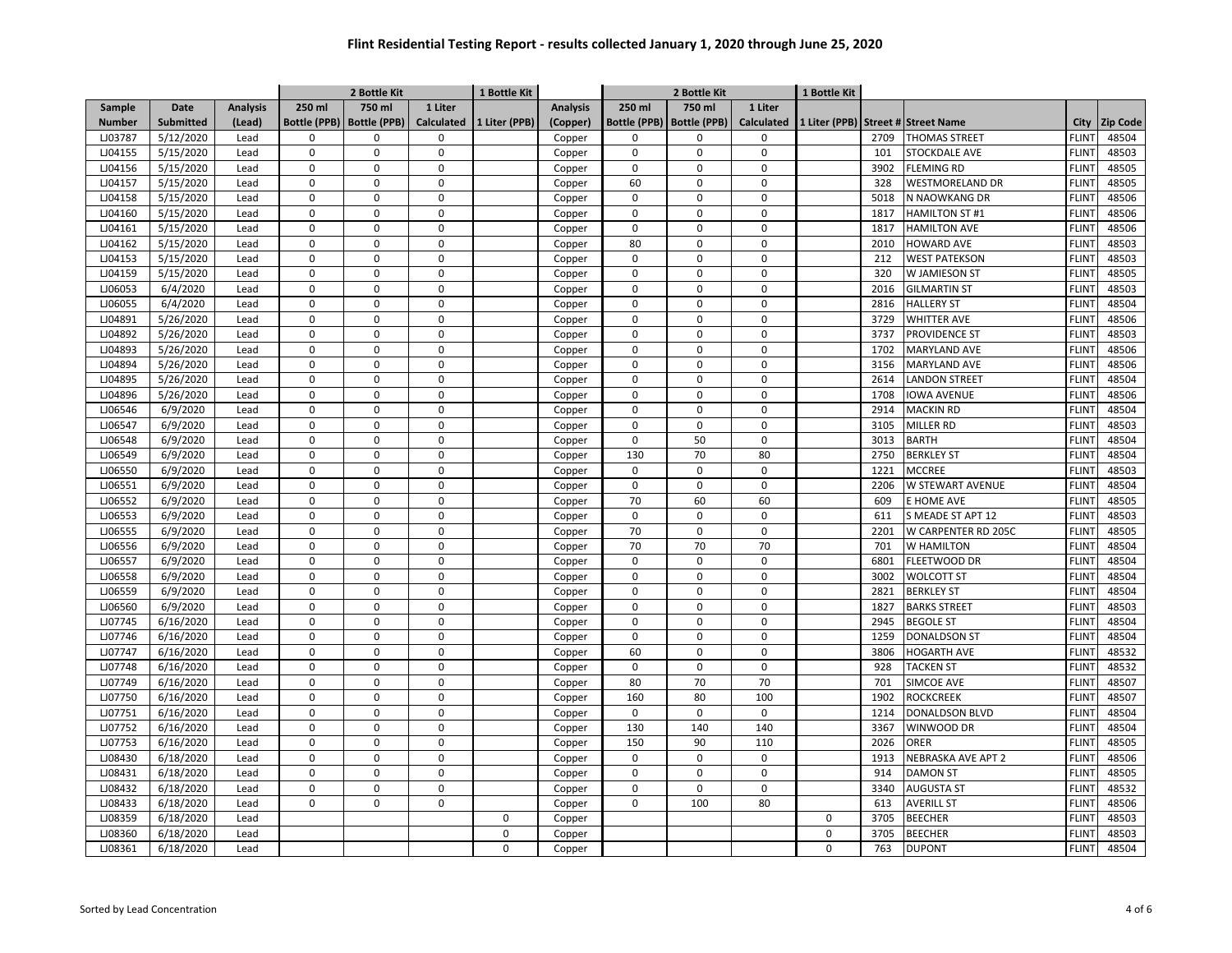|               |                  |                 |                | 2 Bottle Kit                |                   | 1 Bottle Kit   |                 | 2 Bottle Kit        |                     |                   | 1 Bottle Kit |      |                                    |                   |                 |
|---------------|------------------|-----------------|----------------|-----------------------------|-------------------|----------------|-----------------|---------------------|---------------------|-------------------|--------------|------|------------------------------------|-------------------|-----------------|
| Sample        | Date             | <b>Analysis</b> | 250 ml         | 750 ml                      | 1 Liter           |                | <b>Analysis</b> | 250 ml              | 750 ml              | 1 Liter           |              |      |                                    |                   |                 |
| <b>Number</b> | <b>Submitted</b> | (Lead)          |                | Bottle (PPB)   Bottle (PPB) | <b>Calculated</b> | 1 Liter (PPB)  | (Copper)        | <b>Bottle (PPB)</b> | <b>Bottle (PPB)</b> | <b>Calculated</b> |              |      | 1 Liter (PPB) Street # Street Name | City              | <b>Zip Code</b> |
| LJ08362       | 6/18/2020        | Lead            |                |                             |                   | $\mathbf 0$    | Copper          |                     |                     |                   | 0            | 4510 | <b>INDUSTRIAL</b>                  | <b>FLINT</b>      | 48505           |
| LJ08363       | 6/18/2020        | Lead            |                |                             |                   | $\mathbf 0$    | Copper          |                     |                     |                   | $\mathsf 0$  | 763  | <b>DUPONT</b>                      | <b>FLINT</b>      | 48504           |
| LJ08367       | 6/18/2020        | Lead            |                |                             |                   | 0              | Copper          |                     |                     |                   | $\mathbf 0$  | 3209 | W COURT                            | <b>FLINT</b>      | 48503           |
| LJ08371       | 6/18/2020        | Lead            |                |                             |                   | $\Omega$       | Copper          |                     |                     |                   | $\mathbf 0$  | 1007 | <b>BRADLEY</b>                     | <b>FLINT</b>      | 48503           |
| LJ08372       | 6/18/2020        | Lead            |                |                             |                   | $\Omega$       | Copper          |                     |                     |                   | 0            | 1007 | <b>BRADLEY</b>                     | <b>FLINT</b>      | 48503           |
| LJ08373       | 6/18/2020        | Lead            |                |                             |                   | $\Omega$       | Copper          |                     |                     |                   | $\Omega$     | 1811 | <b>MLK AVENUE</b>                  | <b>FLINT</b>      | 48503           |
| LJ08374       | 6/18/2020        | Lead            |                |                             |                   | $\Omega$       | Copper          |                     |                     |                   | 0            | 1811 | MLK AVE                            | <b>FLINT</b>      | 48503           |
| LJ08375       | 6/18/2020        | Lead            |                |                             |                   | $\Omega$       | Copper          |                     |                     |                   | 0            | 3114 | LEITH ST                           | <b>FLINT</b>      | 48506           |
| LJ08376       | 6/18/2020        | Lead            |                |                             |                   | $\mathbf 0$    | Copper          |                     |                     |                   | 0            | 3114 | LEITH ST                           | FLIN <sup>-</sup> | 48506           |
| LJ08377       | 6/18/2020        | Lead            |                |                             |                   | $\mathbf 0$    | Copper          |                     |                     |                   | 0            | 3101 | LEITH ST                           | <b>FLINT</b>      | 48506           |
| LJ08378       | 6/18/2020        | Lead            |                |                             |                   | $\mathbf 0$    | Copper          |                     |                     |                   | $\mathsf 0$  | 3101 | <b>LEITH ST</b>                    | <b>FLINT</b>      | 48506           |
| LJ08379       | 6/18/2020        | Lead            |                |                             |                   | $\mathbf 0$    | Copper          |                     |                     |                   | $\mathbf 0$  | 5101 | <b>BRANCH AVE</b>                  | <b>FLINT</b>      | 48506           |
| LJ08380       | 6/18/2020        | Lead            |                |                             |                   | $\pmb{0}$      | Copper          |                     |                     |                   | $\mathsf 0$  | 5101 | <b>BRANCH AVE</b>                  | <b>FLINT</b>      | 48506           |
| LJ08381       | 6/18/2020        | Lead            |                |                             |                   | $\mathbf 0$    | Copper          |                     |                     |                   | 0            | 411  | <b>S FRANKLIN</b>                  | <b>FLINT</b>      | 48503           |
| LJ08382       | 6/18/2020        | Lead            |                |                             |                   | $\mathbf 0$    | Copper          |                     |                     |                   | $\mathbf 0$  | 411  | <b>S FRANKLIN</b>                  | <b>FLINT</b>      | 48503           |
| LJ09213       | 6/23/2020        | Lead            | $\mathbf 0$    | $\mathbf 0$                 | $\mathbf 0$       |                | Copper          | $\mathbf 0$         | $\mathbf 0$         | $\mathbf 0$       |              | 501  | <b>JOSEPHINE ST</b>                | <b>FLINT</b>      | 48503           |
| LJ09214       | 6/23/2020        | Lead            | 0              | $\mathbf 0$                 | $\mathsf 0$       |                | Copper          | 0                   | 0                   | $\mathsf 0$       |              | 1234 | <b>MCINTOSH DR</b>                 | <b>FLINT</b>      | 48503           |
| LJ09958       | 6/25/2020        | Lead            | 0              | $\mathbf 0$                 | $\mathbf 0$       |                | Copper          | 0                   | 0                   | $\mathbf 0$       |              | 3017 | <b>SENECA ST</b>                   | <b>FLINT</b>      | 48503           |
| LJ09960       | 6/25/2020        | Lead            | 0              | $\mathbf 0$                 | $\mathsf 0$       |                | Copper          | $\Omega$            | $\mathbf 0$         | 0                 |              | 2101 | STODRON ST #340                    | <b>FLINT</b>      | 48532           |
| LJ09961       | 6/25/2020        | Lead            | $\mathbf 0$    | $\mathbf 0$                 | $\mathbf 0$       |                | Copper          | $\Omega$            | $\Omega$            | $\mathbf 0$       |              | 2909 | <b>OAKLAHOMA AVE</b>               | <b>FLINT</b>      | 48506           |
| LI99330       | 3/12/2020        | Lead            |                |                             |                   | $\mathbf{1}$   | Copper          |                     |                     |                   | 100          | 2406 | CORUNNA                            | <b>FLINT</b>      | 48505           |
| LI99328       | 3/12/2020        | Lead            |                |                             |                   | $\mathbf{1}$   | Copper          |                     |                     |                   | $\mathbf 0$  | 3413 | <b>CORUNNA RD</b>                  | <b>FLINT</b>      | 48506           |
| LI99360       | 3/12/2020        | Lead            |                |                             |                   | $\mathbf{1}$   | Copper          |                     |                     |                   | 0            | 2100 | <b>DAVISON RD</b>                  | FLIN <sup>-</sup> | 48503           |
| LI88207       | 1/14/2020        | Lead            | 0              | $\mathbf{1}$                | $\mathbf 0$       |                | Copper          | $\mathbf 0$         | 120                 | 90                |              | 330  | <b>EAST LYNDON</b>                 | <b>FLINT</b>      | 48505           |
| LI98443       | 3/6/2020         | Lead            |                |                             |                   | $\mathbf{1}$   | Copper          |                     |                     |                   | 0            | 1914 | <b>KANSAS</b>                      | <b>FLINT</b>      | 48503           |
| LI86121       | 1/2/2020         | Lead            | $\mathbf{1}$   | $\mathbf 0$                 | $\mathbf 0$       |                | Copper          | 0                   | 0                   | $\mathbf 0$       |              | 701  | <b>KENSINGTON AVE</b>              | <b>FLINT</b>      | 48503           |
| LI97686       | 3/3/2020         | Lead            | $\mathbf{1}$   | $\mathbf 0$                 | $\mathbf 0$       |                | Copper          | 60                  | $\pmb{0}$           | $\mathsf 0$       |              | 4907 | N SAGINAW ST                       | <b>FLINT</b>      | 48504           |
| LI93131       | 2/11/2020        | Lead            | $\mathbf{1}$   | $\mathbf 0$                 | $\mathbf 0$       |                | Copper          | 0                   | 0                   | 0                 |              | 3623 | NORWOOD DR                         | <b>FLINT</b>      | 48505           |
| LI97683       | 3/3/2020         | Lead            | 0              | $\mathbf{1}$                | $\mathsf 0$       |                | Copper          | $\Omega$            | $\Omega$            | 0                 |              | 2454 | ZIMMERMAN ST                       | <b>FLINT</b>      | 48503           |
| LJ02328       | 4/20/2020        | Lead            | $\mathbf 1$    | $\mathbf 1$                 | $\mathbf 1$       |                | Copper          | 0                   | $\mathbf 0$         | 0                 |              | 1709 | <b>COPEMAN BLVD</b>                | FLIN <sup>-</sup> | 48507           |
| LJ06554       | 6/9/2020         | Lead            | $\mathbf 0$    | $\mathbf{1}$                | $\mathbf 0$       |                | Copper          | $\Omega$            | $\Omega$            | $\mathbf 0$       |              | 839  | <b>WEST ALMA</b>                   | <b>FLINT</b>      | 48504           |
| LJ08370       | 6/18/2020        | Lead            |                |                             |                   | $\mathbf{1}$   | Copper          |                     |                     |                   | $\mathbf 0$  | 2110 | <b>MLK</b>                         | <b>FLINT</b>      | 48503           |
| LJ09959       | 6/25/2020        | Lead            | $\mathbf{1}$   | $\mathbf{1}$                | $\mathbf{1}$      |                | Copper          | 60                  | 0                   | $\mathbf 0$       |              | 3432 | <b>DAVISON RD</b>                  | <b>FLINT</b>      | 48507           |
| LI99352       | 3/12/2020        | Lead            |                |                             |                   | $\overline{2}$ | Copper          |                     |                     |                   | 60           | 3026 | <b>FENTON RD</b>                   | <b>FLINT</b>      | 48507           |
| LI98497       | 3/6/2020         | Lead            | $\mathbf{1}$   | $\overline{2}$              | $\overline{2}$    |                | Copper          | 60                  | $\Omega$            | $\mathbf 0$       |              | 3111 | <b>KASKOB ST</b>                   | <b>FLINT</b>      | 48505           |
| LI90208       | 1/28/2020        | Lead            | $\overline{2}$ | $\mathbf 0$                 | $\mathbf 0$       |                | Copper          | 70                  | 60                  | 60                |              | 2105 | PIERCE ST                          | <b>FLINT</b>      | 48504           |
| LI86122       | 1/2/2020         | Lead            | $\overline{2}$ | $\mathbf 0$                 | $\mathbf 0$       |                | Copper          | $\Omega$            | $\Omega$            | $\mathbf 0$       |              | 2617 | PINETREE DR                        | <b>FLINT</b>      | 48506           |
| LI87483       | 1/9/2020         | Lead            |                |                             |                   | $\overline{2}$ | Copper          |                     |                     |                   | 60           | 1113 | W ATHERTON                         | <b>FLINT</b>      | 48505           |
| LI93132       | 2/11/2020        | Lead            | $\overline{2}$ | $\mathbf 0$                 | $\mathbf 0$       |                | Copper          | 70                  | 0                   | $\mathbf 0$       |              | 414  | W PIERSON RD                       | <b>FLINT</b>      | 48503           |
| LJ03599       | 5/8/2020         | Lead            | $\overline{2}$ | $\mathbf 0$                 | $\mathbf 0$       |                | Copper          | 140                 | 60                  | 80                |              | 1225 | <b>ELDORADO DR</b>                 | <b>FLINT</b>      | 48503           |
| LJ04154       | 5/15/2020        | Lead            | $\overline{2}$ | $\mathbf{1}$                | $\mathbf{1}$      |                | Copper          | 50                  | $\mathbf 0$         | $\mathbf 0$       |              | 2007 | N VERNON AVE                       | <b>FLINT</b>      | 48503           |
| LJ08364       | 6/18/2020        | Lead            |                |                             |                   | $\overline{2}$ | Copper          |                     |                     |                   | 0            | 4510 | INDUSTRIAL                         | <b>FLINT</b>      | 48503           |
| LJ08365       | 6/18/2020        | Lead            |                |                             |                   | $\overline{2}$ |                 |                     |                     |                   | $\mathbf 0$  | 932  | <b>BRADLEY</b>                     | <b>FLINT</b>      | 48505           |
| LJ08366       | 6/18/2020        | Lead            |                |                             |                   | $\overline{2}$ | Copper          |                     |                     |                   | $\mathbf 0$  | 932  | <b>BRADLEY</b>                     | <b>FLINT</b>      | 48506           |
| LJ08368       | 6/18/2020        | Lead            |                |                             |                   | $\overline{2}$ | Copper          |                     |                     |                   | $\mathbf 0$  | 3209 | W COURT                            | <b>FLINT</b>      | 48506           |
| LJ08369       | 6/18/2020        |                 |                |                             |                   | $\overline{2}$ | Copper          |                     |                     |                   | 0            | 2110 | <b>MLK</b>                         | <b>FLINT</b>      | 48506           |
| LJ03595       | 5/8/2020         | Lead<br>Lead    | 3              | $\mathbf 0$                 | $\overline{0}$    |                | Copper          | 90                  | 0                   | $\mathbf 0$       |              | 1205 | E GRACELAWN AVE                    | <b>FLINT</b>      | 48505           |
|               |                  |                 |                |                             |                   |                | Copper          |                     |                     |                   |              |      |                                    |                   |                 |
| LJ06054       | 6/4/2020         | Lead            | 3              | 3                           | $\overline{3}$    |                | Copper          | 90                  | 100                 | 100               |              | 1510 | <b>FRANKLIN AVE</b>                | <b>FLINT</b>      | 48504           |